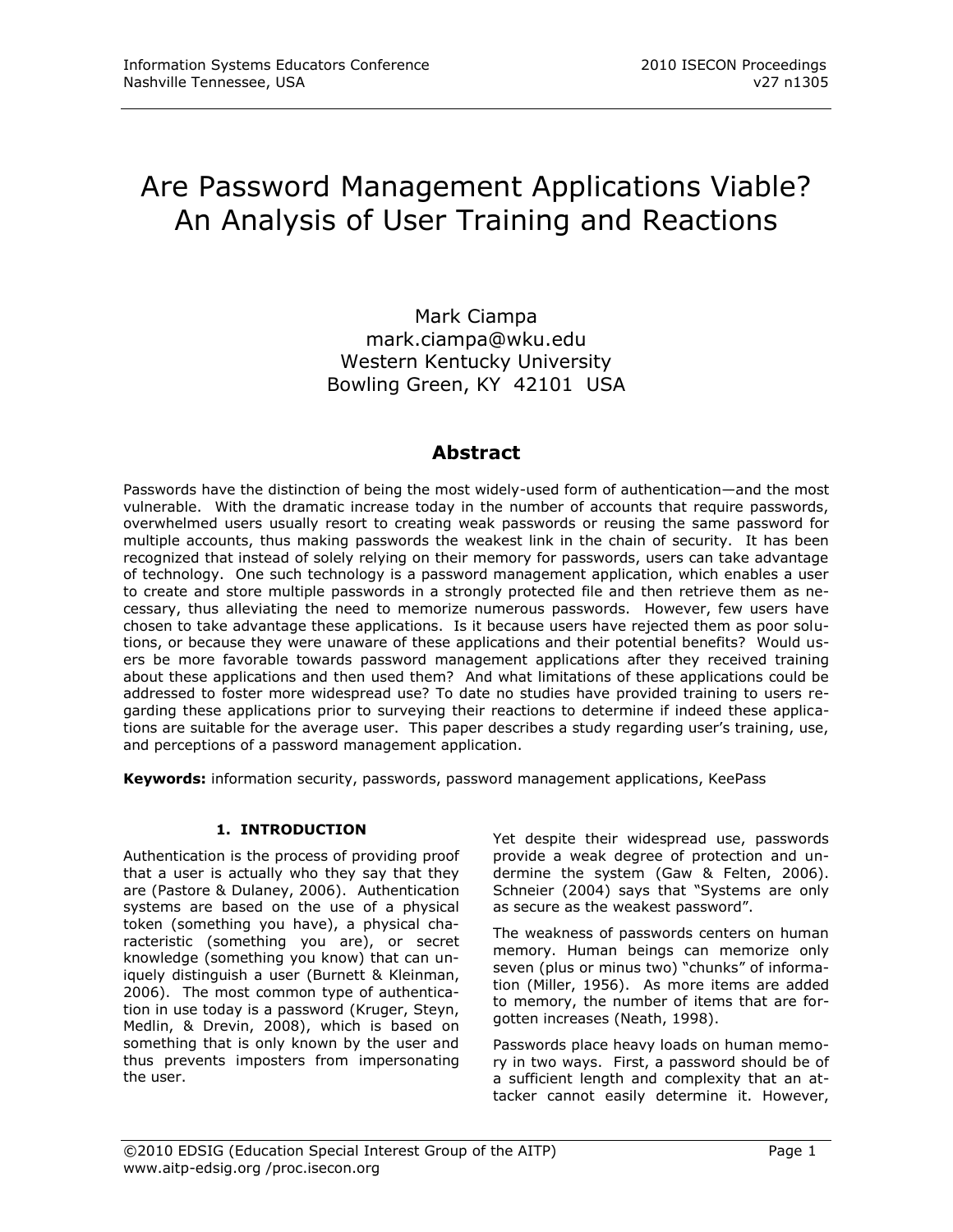long and complex passwords of this type can be difficult to memorize and can strain the ability to accurately recall them. Most users have difficulty remembering these types of strong passwords (Charoen, Raman, & Olfamn, 2008).

Second, the number of different accounts and passwords that are required today also places a load on a user's memory. Typically users have multiple accounts for different computers at work, school, and home, for various e-mail accounts, for online banking and Internet sites, to name a few, and each account has its own password. Despite research by Gaw and Felten (2006) that the majority of 49 undergraduate test subjects had three or fewer passwords, other studies have indicated a much higher number of passwords per user. Research cited by Vu, Proctor, Bhargav-Spantzel, Tai, Cook, and Schultz (2007) indicated that 35% of users had 3-4 passwords, 18% had 5-6 passwords, 6% had 7 to 8, and 23% of users had 9 or more passwords, while other research showed that 28% of a group had over 13 passwords each. Sasse and Brostoff reported that a group of 144 users had an average of 16 passwords per user (Sasse & Brostoff, 2001), while Brown, Bracken, Bracken, Zolccoli and Douglas (2004) reported a group of college students (N=218) averaged 8.18 passwords each. Choren, Raman and Olfamn noted that because users have multiple accounts requiring multiple passwords, it is "more than slightly impossible" for users to remember each password (2008).

The problem is even exacerbated by security policies in which passwords are set to expire after a period of time, such as every 45 days, and a new one must be created. Some security policies even prevent a previously used password from being recycled and used again, forcing the user to repeatedly memorize multiple new passwords for multiple accounts.

Due to the burdens that passwords place on human memory, users typically take shortcuts to help them recall their passwords. The first shortcut is to use a weak password. These may include a common word used as a password (such as "January"), a short password (such as "ABCDE"), or personal information in a password (such as the name of a child or pet). The second shortcut is to reuse the same password for multiple accounts, making it easier for an attacker who compromises one account to be able to access multiple other accounts. Research by Gaw and Felten (2006) showed that users accumulate more online accounts as they get older, yet the number of unique passwords does not increase. As users accumulate more online accounts they are simply reusing passwords more frequently.

Schneier summarizes the issue by stating, "The problem is that the average user can't and won't even try to remember complex enough passwords to prevent dictionary attacks. As bad as passwords are, users will go out of the way to make it worse. If you ask them to choose a password, they'll choose a lousy one. If you force them to choose a good one, they'll write it on a Post-it and change it back to the password they changed it from the last month. And they'll choose the same password for multiple applications" (2004).

#### **2. ADDRESSING PASSWORD WEAKNESSES**

In order to address the weaknesses associated with passwords, different solutions have been proposed to help users overcome poor password practices. These solutions may be grouped into four broad categories.

# **Change how passwords are created**

The first category is comprised of solutions to change how textual passwords are created. Bunnell, Podd, Henderson, Napier, and Kennedy-Moffat (1997) and Yan, Blackwell, Anderson and Grant (2004) have explored rates for different methods to generate and associate textbased passwords. Other researchers have proposed splitting a textual password into two parts: one part is written down on a paper while the second part is encoded in a mnemonic sentence (Topkara, Atallah, & Topkara, 2007).

# **Substitute graphical passwords**

The second category of solutions is substituting textual passwords with graphical passwords. There are three advantages to graphical passwords. Graphical passwords are based on the premise that figures or images are easier for users to recall than text. Also, graphical passwords utilizing images are more difficult for an attacker to circumvent. Finally, graphical passwords may also help address a fundamental weakness of user-created textual passwords, namely that users select passwords that represent themselves and even sum up the very essence of their being in a single word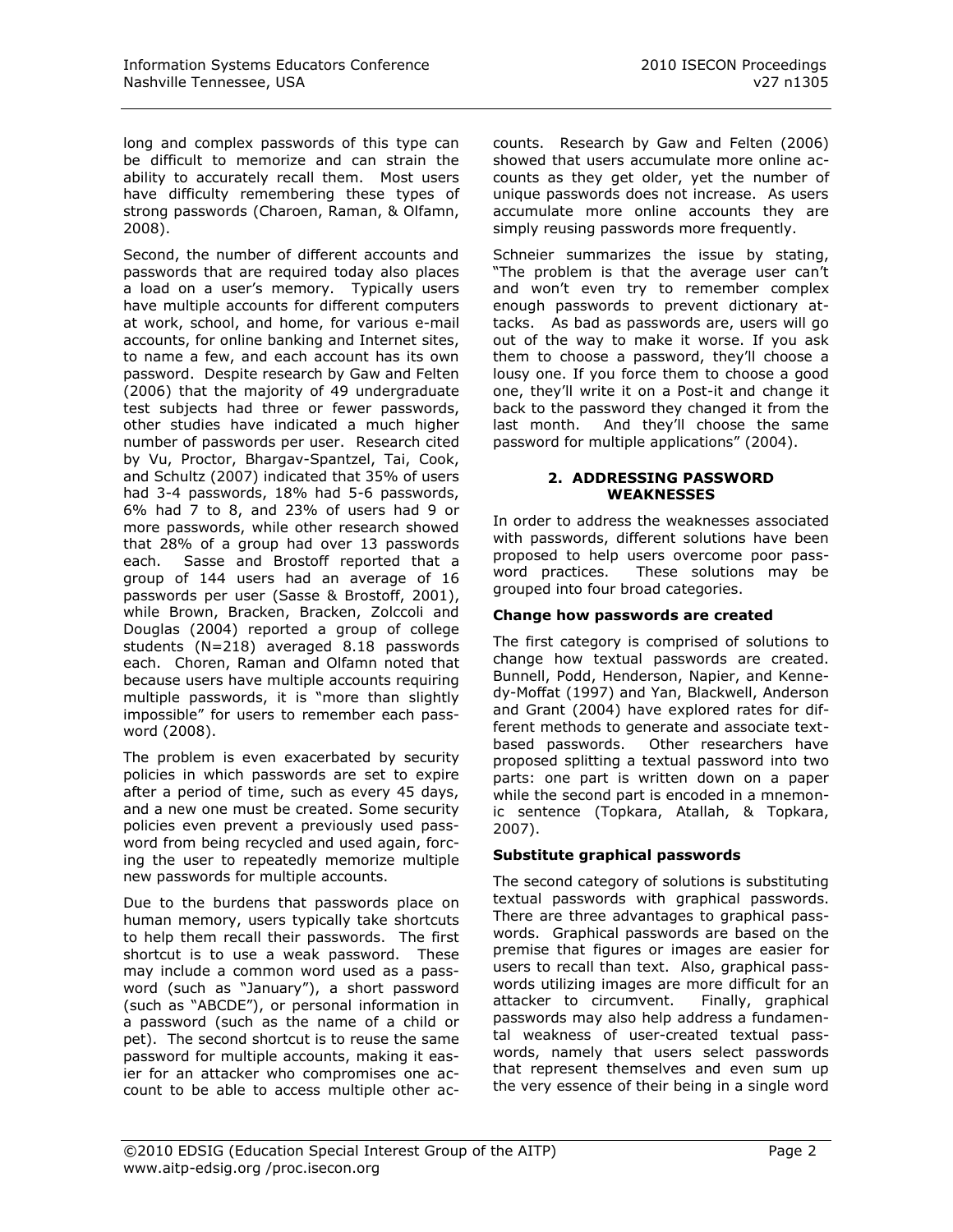(Gaw & Felten, 2006). Attackers frequently attempt to guess a textual password by using personal information about the user, which could be more difficult with a graphical password.

Proposals for graphical passwords include clicking on specific points of a scene in a particular sequence within an image (Wiedenbeck, Waters, Birget, Brodskiy, & Memon, 2005) or identifying a series of random art images (Dhamija & Perrig, 2000). Another proposal requires the user to identify specific faces (Tari, Ozok, & Holden, 2006). Users are provided a random set of photographs of different faces, typically three to seven, and are taken through a "familiarization process" that is intended to imprint the faces in the user's mind. A user must select his assigned faces from three to five different groups, with each group containing nine faces, before being authenticated. Even using personalized hand-drawn "doodles" for authentication has been proposed by Goldberg, Hagman and Sazawal (2002), Govindarajulu and Madhvanath (2007), and others.

#### **Use alternative authentication methods**

The third category of solutions for overcoming weaknesses associated with passwords is to use alternative methods of authentication. One common method is standard biometrics, which uses a person's unique characteristics for authentication and usually involves fingerprints, faces, hands, irises, or retinas. However, because standard biometrics requires a biometric hardware scanning device to be installed at each computer where authentication is required and because of the large numbers of false negatives of rejecting authorized users, standard biometrics have not been widely implemented.

To address the weaknesses in standard biometrics, a new type of biometrics known as behavioral biometrics is being developed. Instead of examining a specific body characteristic, behavioral biometrics authenticates by normal actions that the user performs. Two types of behavioral biometrics are keystroke dynamics and voice recognition. Keystroke dynamics attempt to recognize a user's unique typing rhythm by using two unique typing variables: dwell time, which is the time it takes for a key to be pressed and then released, and flight time, or the time between keystrokes. Voice recognition uses the unique characteristics of a person's voice for authentication. (Voice recognition is not to be confused with speech recognition, which accepts spoken words for input as if they had been typed on the keyboard.)

#### **Make use of technology**

The final category for addressing password weaknesses is to use technology. Modern Web browsers such as Firefox and Microsoft's Internet Explorer (IE) contain a function to allow a user to save a password that has been entered while using the browser (called an AutoComplete Password in IE) or through a separate dialog box that "pops up" over the browser (called an HTTP Authentication Password in IE). AutoComplete passwords are stored in the Microsoft Windows registry and are encrypted with a key created from the Web site address while HTTP Authentication Passwords are saved in the credentials file of Windows, together with other network login passwords.

Another solution in this category for addressing password weaknesses is password management applications. Called the "digital equivalent" to a written Post-It note by Gaw and Felten (2006), these programs let a user create and store multiple strong passwords in a single user file that is protected by one strong master password. Users can retrieve individual passwords as needed by opening the user file, thus freeing the user from the need to memorize multiple passwords.

Yet most password management applications are more than a password-protected list of passwords and include many additional features (Reichl, 2010). One additional feature of many password management applications is the ability to create strong random passwords through random seeding based on a user's mouse movement and random keyboard input. This enables these password managers to meet the criteria for effective password management as set forth by Kruger, Steyn, Medlin, and Drevin (2008) of both creating secure passwords and protecting the confidentiality of them. Examples of password management applications include KeePass, Password Safe, RoboForm, Access Manager, and others.

# **3. OVERVIEW OF THE STUDY**

Despite the advantages of password management applications, relatively few users have chosen to use them. In a study by Gaw and Felten (2006) 49 users were told to bring "anything you use to help you remember your passwords (password lists, daily planners or notebooks, digital assistants, copies of bank or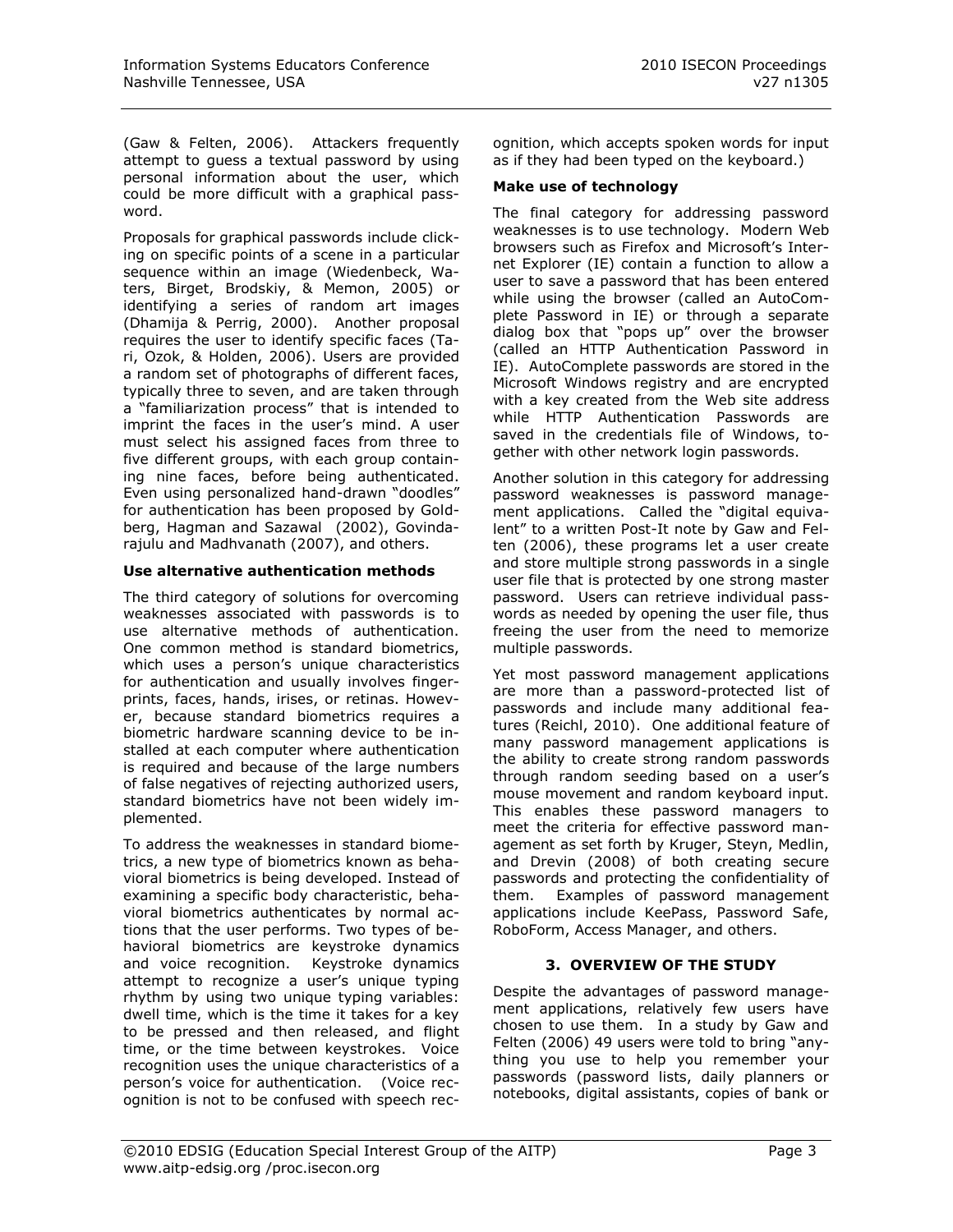travel statements, copies of items in your Internet browser cache, etc.)". Only six participants brought aids, none of which was a password management application. Gaw and Felten concluded that these applications "interrupt the user's behavior" and were "relatively unpopular". However, they also stated that "technology solutions could help".

This study sought to determine the reason why password management applications are used so infrequently. Is it because users are familiar with them yet have rejected them as poor solutions, or is it because they are unaware of these applications and their benefits? If the latter is the case, would users be more inclined to use these applications once they received training and actually used them? If not, what are the limitations of these applications that could be addressed to create more widespread use?

#### **Participants**

The ideal study population is all users who have passwords. Because that obviously is not possible, a sample was selected that did not cause any serious threats to the external validity. A relatively large sample of undergraduate student participants is representative of that population. Kruger et al. notes that modern universities, with their core business focused on teaching and research, are in fact managed and operated along the same line as any business. In addition, there are a large number of confidential and privacy security issues associated with student users that can directly be linked to passwords and the management of passwords (Kruger, Steyn, Medlin, & Drevin, 2008).

This study can also serve to prepare the students to be more security conscious when they enter the workforce full-time. Werner (2005) said that as employees, new college graduates will have access to critical data to perform their jobs yet they could be the weakest link in a secure computer system primarily because of inadequate education, negligence, and inexperience. The instruction and training as part of this study can not only meet the current demands of securing systems but also better prepare students for future employment in their respective fields.

#### **Instruction and training**

Because relatively few users have chosen to use password management applications, it was

necessary in this study to first provide instruction and training to the student participants. Students needed an entire instructional "process" in order to understand password security and to have hands-on experience using a password management application. Only then would students be in a position to provide a reasoned response regarding their experiences and perceptions.

All student participants were required to complete a four-step process regarding password security and password management applications. First, the students read a 37-page chapter of material that included a running vignette, examples, figures, summary, and list of key terms regarding personal security and password management. Second, the students watched a 45-minute video of the chapter material. Third, the students took a 20-question assessment to determine their level of understanding of the material. Only after these steps were completed to provide the necessary foundation, the students then followed instructions how to download, install, and use a specific password management application. Once this activity was completed the students related on a survey their experiences, how likely they were to use the application, and the reasons for their decisions.

The depth of the training was considered to be an important element in this study. First, the broader background of password security was introduced to students so that they could have a context in which to understand password management applications. Second, by assessing student learning it served to validate student learning of the objectives. Third, by using different pedagogical approaches--auditory (lecture video), visual (textbook), and kinesthetic (hands-on use)—it met the needs of the different types of learners.

# **4. PILOT STUDY**

A pilot study was first conducted prior to the actual study. A group of 21 participants read the material and viewed the lecture video. Upon completion of the video they were given a 20-question assessment (N=20, M=19, SD=0.92). Following the assessment the participants downloaded KeePass, an open source password management application, and installed it. They then were instructed to use the application to record a personal password and retrieve it for use.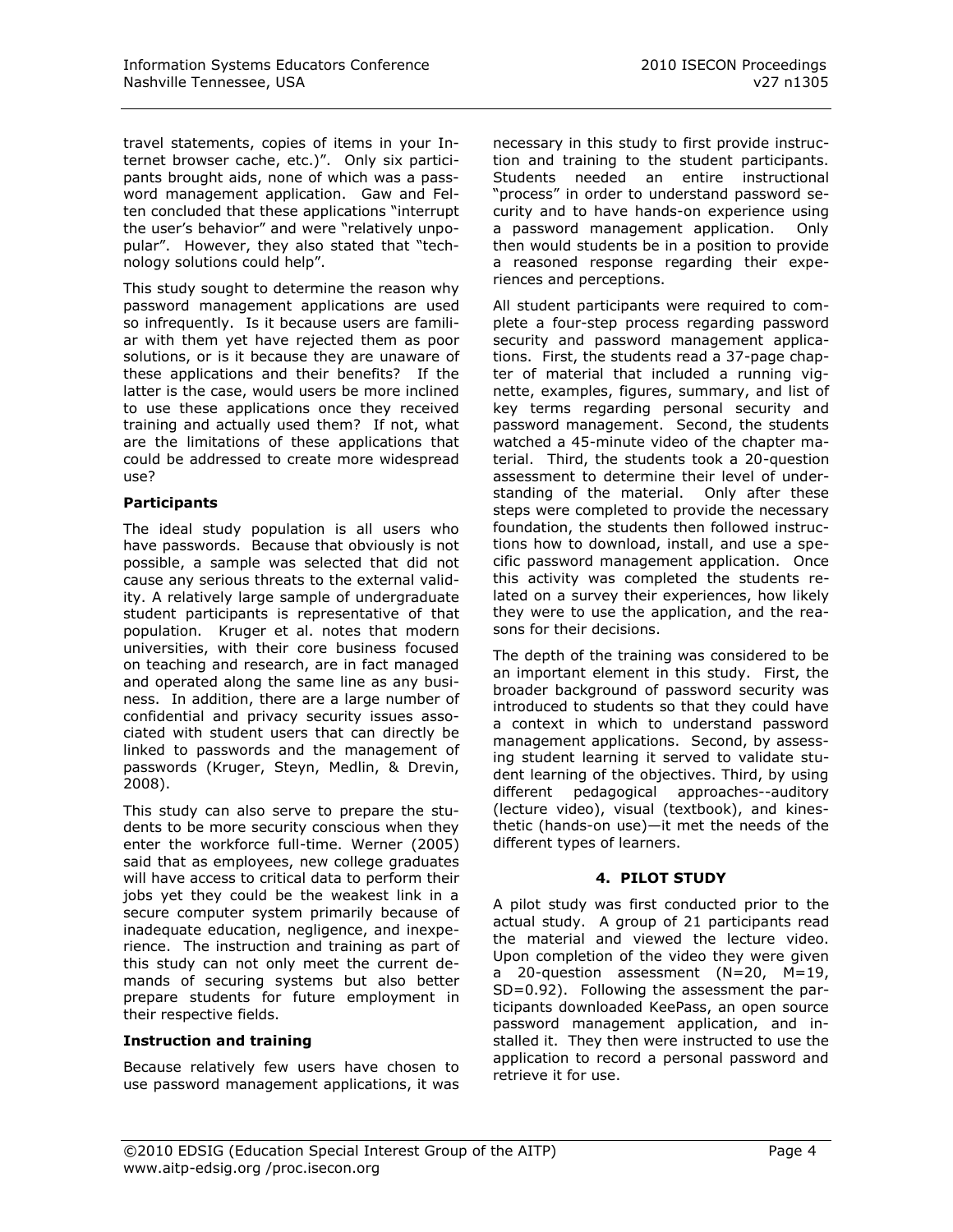The participants next were asked their opinions regarding the application in four key areas: Is this an application that would help users create and use strong passwords? What are the strengths of these password programs? What are the weaknesses? Would you use KeePass? Participant responses were open-ended narratives.

Of the 21 participants two indicated that they would use KeePass. Two additional participants indicated that they "might" or would "strongly consider" using the application. Ten participants stated that they would not use KeePass or a similar application. Their comments generally focused on three reasons: no personal need for a password management application, password management applications were inconvenient, and the risk of an attacker stealing their master password and then having accessing to all stored passwords. Of the remaining seven participants, four provided comments but did not indicate if they would use the application personally. Three participants gave no comments.

# **5. STUDY**

The study was conducted at a regional university and a community college. Student participants were from one of four sections of computer courses.

Of the 101 students who participated, 68 (67%) attended a university, of which 54 were male and 14 were female, while 33 (33%) students attended a community college (10 male and 23 female). A total of 61 students (60%) were employed (54 university students and 7 community college students).

All participants were required to complete a four-step process: 1) read a chapter of material regarding personal security and password management, 2) watch a lecture video, 3) take an assessment, and 4) download, install, and use the KeePass password management application. Once this activity was completed the students completed a survey regarding their experiences, how likely they were to use the application, and the reasons for their decisions.

# **6. RESULTS**

Upon completion of reading the chapter of material regarding personal security and password management followed by viewing the video, all students were given a 20-question assessment regarding the material (N=101, M=16.67, SD=2.84). The purpose of the assessment was to both provide evidence that the students had actively engaged in reading and viewing the material and also to provide a message to the students about what they should be learning (Knight, 1995).

In order to examine student attitudes towards a password management application four sets of survey questions were provided. These questions queried the students regarding the ease of use, benefits and usefulness of the application.

# **Participant Attitudes Towards KeePass**

The first set of questions was measured using a 5-point Likert scale, ranging from "1- Strongly Agree" to "5-Strongly Disagree". The analysis of the results investigated the mean and standard deviation of the attitude of the students towards their experiences using the KeePass password management program. These results are illustrated in Table 1 in Appendix A

The results from Table 1 indicate that participants found KeePass easy to use (Question 1, M=1.90, SD=1.29). They also recognized the strengths of a password management program: it can facilitate creating unique passwords (Question 2, M=1.91, SD=1.23) and strong passwords (Question 4, M=2.04, SD=1.29) that can be easily organized (Question 3,  $M=1.93$ ,  $SD=1.25$ ). This can be done without resorting to using less secure methods of recording passwords (Question 6, M=2.16, SD=1.42) or relying solely on memory (Question 7,  $M=2.18$ ,  $SD=1.37$ ) and running the risk of forgetting passwords (Question 8, M=2.25, SD=1.33). Students were not discouraged from using KeePass because it required its own password to be memorized (Question 12,  $M=3.86$ ,  $SD=1.34$ ).

These results also indicate that students were able to identify the weaknesses of a password management program. These weaknesses include: losing the master password would result in a loss of access to all passwords (Question 10, M=2.75, SD=1.16), an attacker who uncovers the master password would have access to all passwords (Question 5, M=2.15, 1.20), and the application and user data must be carried with the user to other computers (Question 11,  $M=3.18$ , 1.33). However, the primary advantage of a password management program--increasing security--did not receive as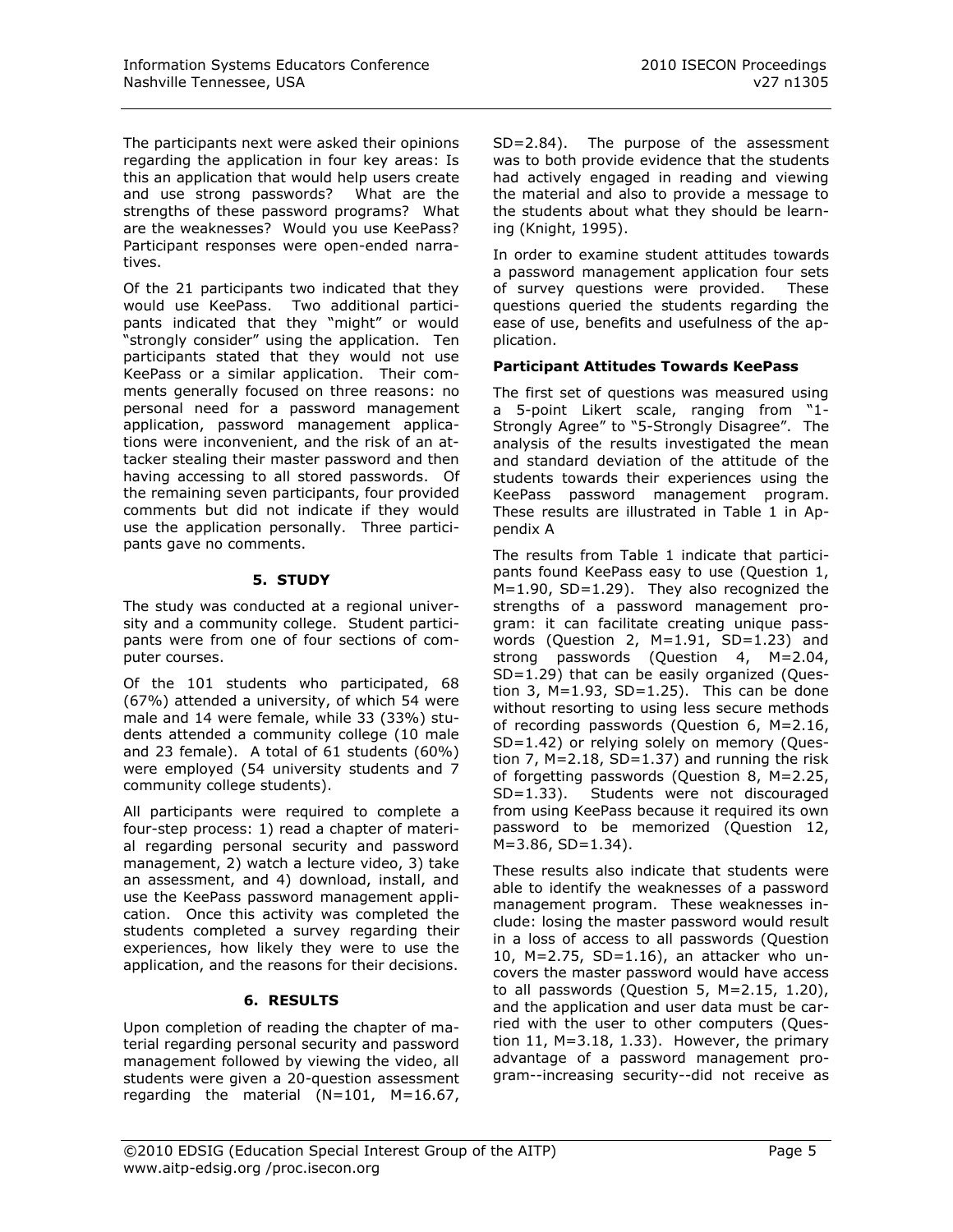strong a participant response (Question 9,  $M=2.36$ , SD=1.29) as may be expected.

#### **Reasons for Using KeePass**

Participants were also asked to respond why they would choose to use KeePass. A list of five options was given, and participants could select all that applied to them. Table 2 illustrates reasons why participants would choose to use KeePass.

**Table 2. Reasons Participants Would Use KeePass**

| <b>Question</b>                                               | <b>Percentage</b> |
|---------------------------------------------------------------|-------------------|
| 13. I do not have to memor-<br>ize multiple passwords         | 76.2%             |
| 14. It's easy to use                                          | 75.2%             |
| 15. I do not have to write<br>down my passwords on pa-<br>per | 55.4%             |
| 16. Using KeePass makes<br>my account safer                   | 51.5%             |
| 17. None of the above                                         | $3.0\%$           |

Students again identified the advantages of password management programs (Question 13 and Question 15) along with KeePass' ease of use (Question 14). When the responses of Table 2 were cross tabulated by employment there was little difference for Questions 13, 14, and 16 (the largest difference between employed and unemployed students for these three questions was only 2.5%). Question 15 accounted for the largest difference, with 50.8% (31 of 61) of those employed who said that they would use KeePass because they would not have to write down their passwords, while 62.5% (25 of 40) of those not employed said that this was a reason why they would use it. When these responses were cross tabulated by gender, 25 out of 37 females (67.6%) responded that KeePass enabled them to not have to write down their passwords (Question 15) while only 31 out of 64 males (48.4%) gave this as a reason why they would use it.

Once again students did not rate using Kee-Pass as an activity that made their accounts safer (Question 16). A cross tabulation indicates that only 46.9% of males (30 of 64) said that KeePass made their accounts safer, while 59.5% of females (22 of 37) said it made their accounts safe. In addition, 42.4% of community college students (14 of 33) said that that KeePass made their accounts safer, compared to 55.9% (38 of 68) of university students.

#### **Reasons for Not Using KeePass**

Students were also asked to respond why they would not use KeePass. A list of eight options were given, and they could select all that they felt applied to them. Table 3 illustrates reasons why students would not choose to use KeePass.

|             | Table 3. Reasons Participants Would Not |  |
|-------------|-----------------------------------------|--|
| Use KeePass |                                         |  |

| Question                                                                                                                                   | Percentage |
|--------------------------------------------------------------------------------------------------------------------------------------------|------------|
| 18. Someone could access<br>all of my passwords if they<br>uncover my KeePass pass-<br>word                                                | 66.3%      |
| 19. It is quicker for me to<br>type in my passwords than<br>to open KeePass to look up<br>my passwords                                     | 56.4%      |
| 20. I already have all of my<br>passwords memorized                                                                                        | 53.5%      |
| 21. I can use any computer<br>to access my account in-<br>stead of only using a com-<br>puter that has access to my<br>KeePass information | 45.5%      |
| 22. I am good at memorizing<br>passwords                                                                                                   | 35.6%      |
| 23. I am afraid I will forget<br>the KeePass password                                                                                      | 28.7%      |
| 24. I already use strong<br>passwords                                                                                                      | 27.7%      |
| 25. None of the above                                                                                                                      | 5.9%       |

The reasons listed in Table 3 indicate that students were aware of the weaknesses of password management programs, most notably the loss to an attacker of the KeePass password would compromise all passwords (Question 18), that KeePass' usage is limited to only computers that have access to the program and the user's data (Question 21), and that forgetting the KeePass password would restrict access to all user passwords (Question 23). Question 19 may reveal an inconvenience—the KeePass application must first be launched when a password is needed—that students considered too burdensome.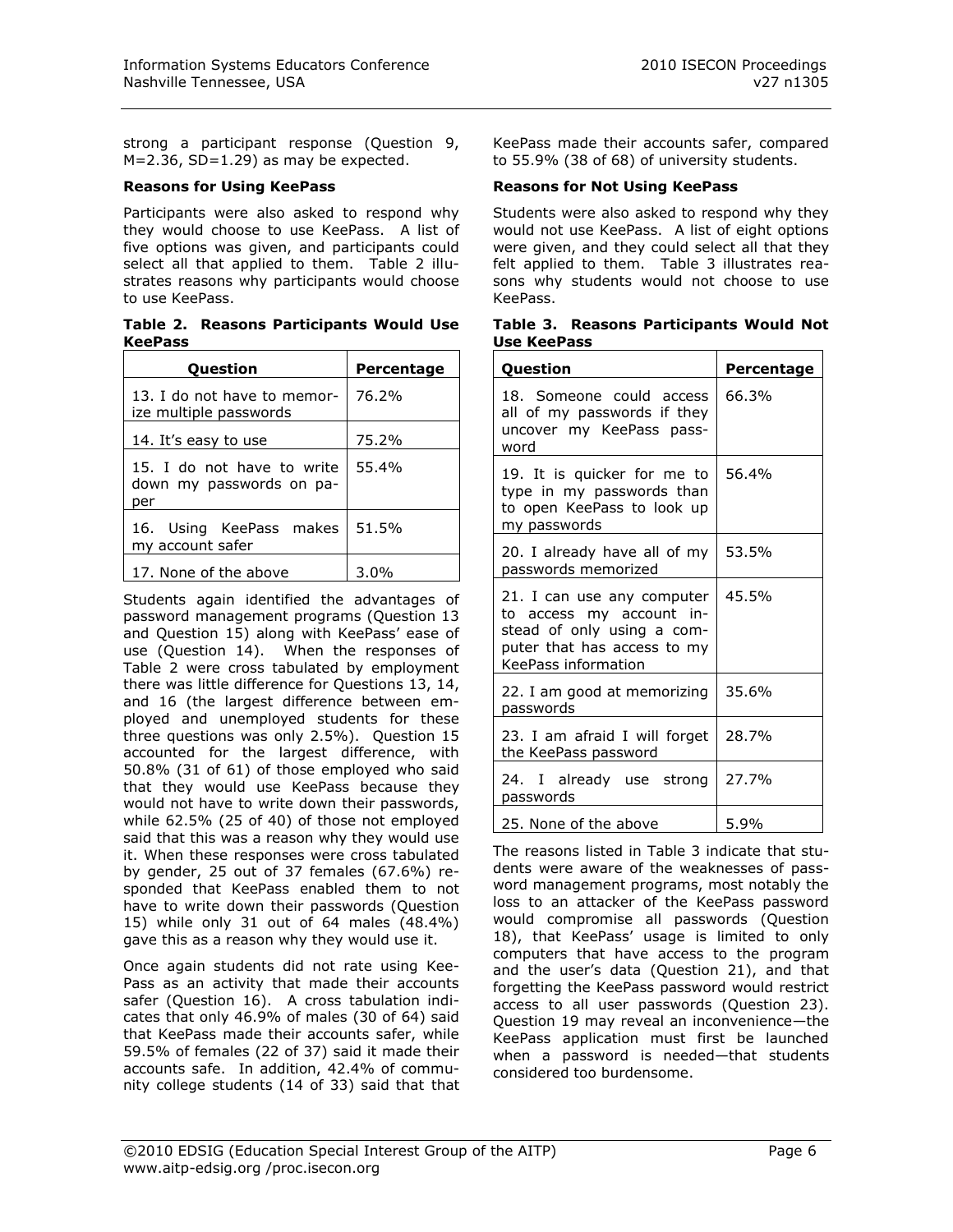Questions 20 and 22 indicate that students feel comfortable relying on their memory for password retrieval. Students were also asked to self-report the number of computer accounts they used that required a password. The number of passwords reported (N=101, M=11.58, SD=10.00) is similar with other research on the number of user passwords. The range of passwords reported was from 59 to 1.

When the responses of Table 3 were cross tabulated by school, gender, and employment status it revealed several interesting analysis. Employment seemed to play a factor in student responses. In Question 20 those students not employed said that they would not use Kee-Pass because they already had all of their passwords memorized (70%, 28 of 40) when compared to those who were employed (42.6%, 26 of 61). In addition, employed students (14 of 61) were less likely to not use KeePass because they were good at memorizing passwords (Question 22) when compared to those were not employed (22 of 40), or 23.0% vs. 55.0%. In addition, employed students were less likely (37.7%, or 23 of 61) to not use KeePass because they were restricted to using a computer that had KeePass or their data accessible (Question 21) when compared to those who were not employed (57.5%, or 23 of 40).

Students attending a community college indicated that they have much better memories (Question 22) than those attending a university (45.5% or 15 of 33 vs. 30.9% or 21 of 68), yet they do not use strong passwords (5 of 33 or 15.2%) compared to students attending a university (23 of 68 or 33.8%), as seen in Question 24.

Males also said (Question 24) they already use a strong password (21 of 64 or 32.8%) when compared to females (7 of 37 or 18.9%). Yet males are more fearful of forgetting the Kee-Pass password (34.4%, 22 of 64) than females (18.9%, 7 of 37).

# **Future Plans for Using KeePass**

Table 4 illustrates the student's responses regarding their future plans for using KeePass. Almost 3 in 10 participants either will use or already use a password management program, while 5 in 10 remain undecided. The remaining 2 in 10 will not use the program.

The cross tabulation analysis of Table 4 reveals that there is very little difference between

genders if they will, will not, or have not decided to use KeePass. For those students who are employed there also is little difference between not using Keepass or being undecided. However, there was a larger difference between those employed who said that they would use KeePass (31.1%, 19 of 61) compared to those not employed (20.0%, 8 of 40).

|                | Table 4. Participant's Plans for Using |  |  |
|----------------|----------------------------------------|--|--|
| <b>KeePass</b> |                                        |  |  |

| <b>Question</b>                               | Percentage |
|-----------------------------------------------|------------|
| I have not decided                            | 50.5%      |
| Yes                                           | 26.7%      |
| No                                            | 19.8%      |
| I already use KeePass or a<br>similar program | $3.0\%$    |

A larger difference is seen between students based on the school that they attended. The number of students attending a university (30.9%, 21 of 68) said they would use Kee-Pass, while only 18.2% (6 of 33) of those attending a community college said they would use it. Also, participants at a community college (60.6%, 20 of 33) were more undecided than those attending a university (45.6%, or 31 of 68).

#### **6. DISCUSSION**

Prior research had indicated that relatively few users have chosen to use password management applications to create strong passwords and protect them. The study by Gaw and Felten (2006) of 49 users who were told to bring "anything you use to help you remember your passwords" revealed that only six participants brought aids, none of which was a password management application. This led Gaw and Felten to conclude that these applications were "relatively unpopular".

For this study only 3% of the student participants already used a password management application, supporting the conclusion of Gaw and Felten. Yet were they "relatively unpopular" because users had rejected them as being unsuitable, or because users lacked prior exposure to these applications? The results of this study seem to indicate that once users receive instruction and training regarding password management applications followed by actual use of the application, the benefits become apparent. More students indicated that they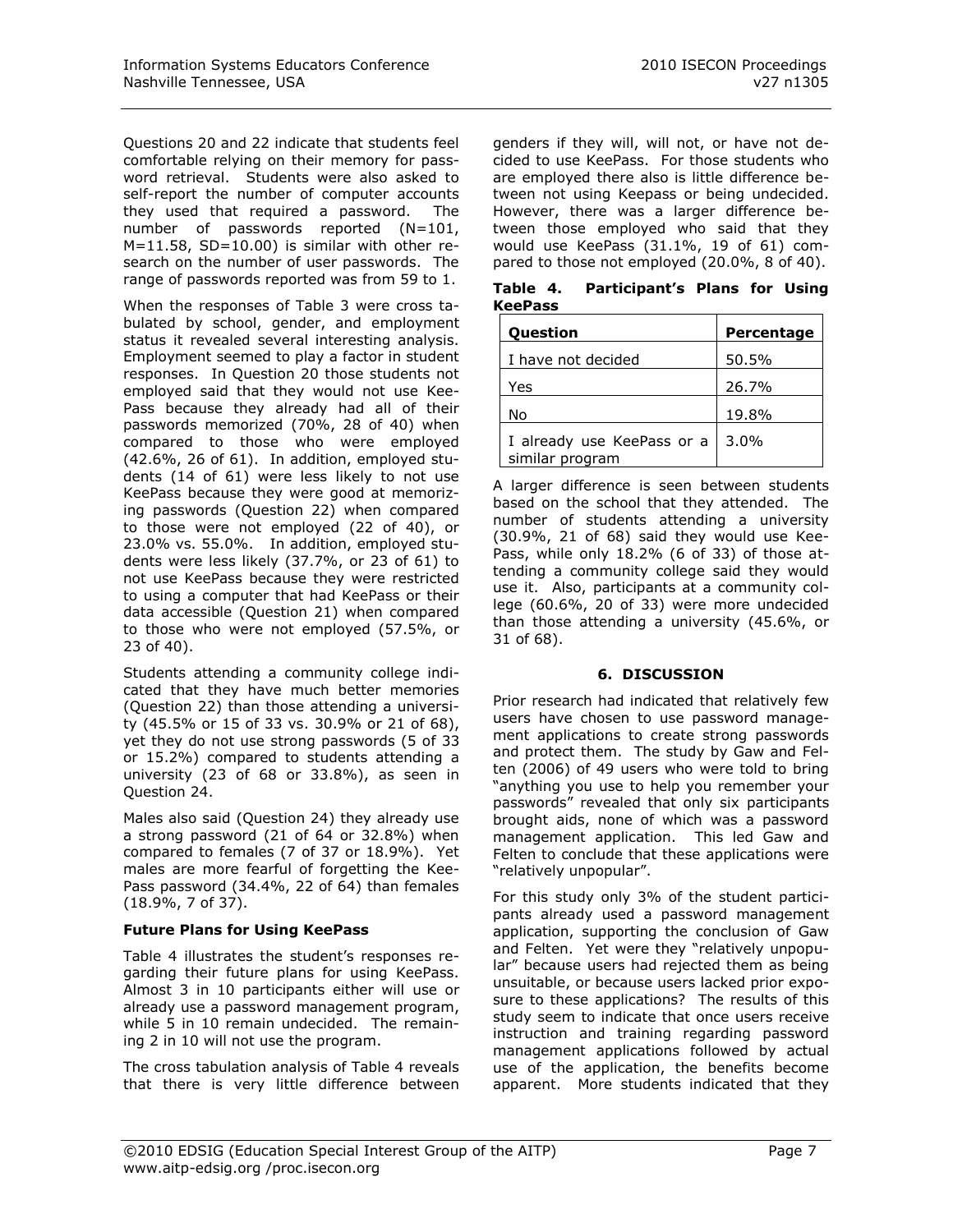would use a password management application like KeePass (26.7%) than those who said they would not (19.8%), and half of the students (50.5%) were unsure of which action they would take. This leads to the conclusion that the reason for the small number of users of password management application is not because they have tried the application and found it to be unsuitable; instead, they simply were not familiar with the application.

The results of this study--that once users receive instruction and training in a security application the benefits become apparent--may have broader implications for security awareness instruction and user training, particularly in higher education. Training is emphasized by many researchers, including Long (1999), Tobin and Ware (2005), Werner (2005), Witson (2003), Yang (2001) and others. Although Long (1999) advocated that security instruction should begin as early as kindergarten, most researchers state that higher education should be responsible for providing security awareness instruction, including Crowley (2003), Mangus (2002), Null (2004), Tobin and Ware (2005), Valentine (2005), Werner (2005), and Yang (2001). This instruction and training is important not only to meet the current demands of securing systems but also to prepare students for employment in their respective fields, according to Werner (2005). Long (1999) maintained that the need for organizations to develop appropriate policies requires all decision makers to have a certain level of awareness of standards for security.

One area of additional study is to examine in greater detail the responses towards security technology as it relates to gender, type of school, and employment, as well as other factors. For example, in this study 70% of unemployed students said that they would not use KeePass because they already had all of their passwords memorized, compared to only 42.6% of those employed. In addition, only 23% of employed students said that they would not use KeePass because they were good at memorizing passwords compared to 55% of those unemployed who said they were good at memorizing passwords. Additional research may reveal if there is security training instruction at workplaces that are having a positive impact on user attitudes and practices towards security.

A final area for additional study may be alternative password management applications,

particularly those that are not restricted to a local computer. In both the survey data as well as student responses the need to carry both the password management application and user data with them at all times in order to have access to passwords was a barrier to acceptance. Future research may look at other types of password management applications that do not have this limitation in order to determine if these applications are more appealing to users.

# **7. CONCLUSION**

The results of this study seem to indicate that once users receive instruction and training regarding password management applications followed by actual use of the application, the benefits of managing multiple strong passwords may become apparent. This leads to the conclusion that the reason for the small number of users of password management application is not because they have tried the application and found it to be unsuitable; instead, they simply were not familiar with the application. This may have broader implications for security awareness instruction and user training, particularly in higher education.

#### **8. REFERENCES**

- Brown, A., Bracken, E., Zolccoli, S., & Douglas, K. (2004). Generating and remembering passwords. *Applied Cognitive Psychology , 18* (6), 641-651.
- Bunnel, J., Podd, J., Henderson, R., Napier, R., & Kennedy-Moffat, J. (1997). Cognitive, associative and conventional passwords: Recall and guessing rates. *Computers and Security , 16* (7), 641-657.
- Burnett, M., & Kleinman, D. (2006). *Perfect passwords: selection, protection, authentication.* Burlington, MA: Syngress.
- Charoen, D., Raman, M., & Olfamn, L. (2008). Improving end user behaviour in password utilization: An action research initiative. *Systemic Practice and Action Research , 21* (1), 55-72.
- Crowley, E. (2003). Information systems security curricular development. *Conference on Information Technology Education* (pp. 249-255). Lafayette, IN: ACM.
- Dhamija, R., & Perrig, A. (2000). Deja vu: A user study using images for authentication.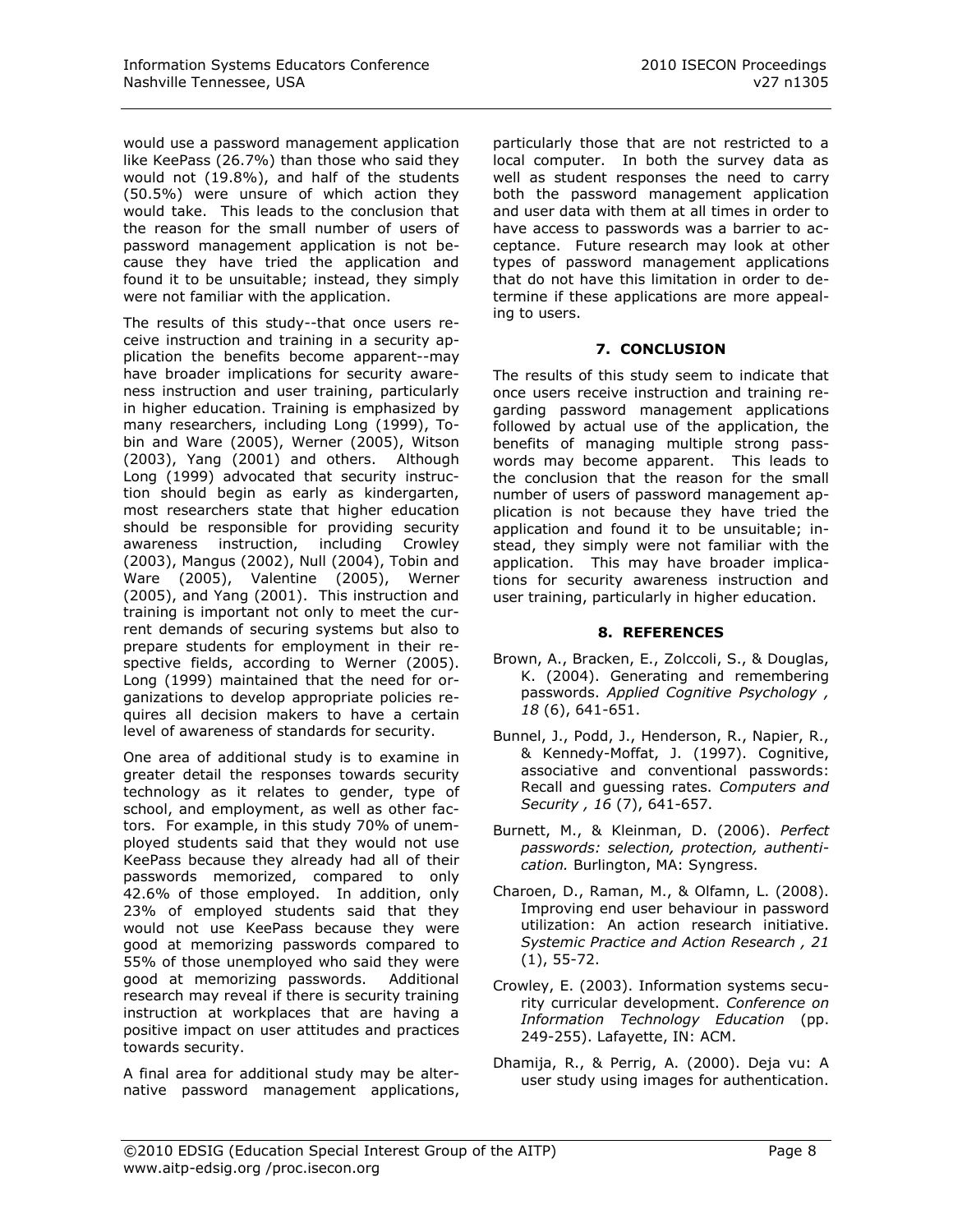*Proceedings of the 9th USENIX Security Symposium.* Denver, CO.: USENIX.

- Frincke, D., & Bishop, M. (2004). Joining the security education community. *IEEE Security and Privacy , 2* (5), 61-63.
- Gaw, S., & Felten, E. (2006). Password management strategies for online accounts. *Symposium on Usable Privacy and Security* (pp. 44-55). Pittsburgh, PA: Association for Computing Machinery.
- Goldberg, J., Hagman, J., & Sazawal, V. (2002). Doodling our way to better authentication. *Proceedings of Ext. Abstracts CHI 2002* (pp. 868-869). New York, NY: ACM Press.
- Govindarajulu, N., & Madhvanath, S. (2007). Password management using doodles. *ICMI'07* (pp. 236-239). Nagoya, Aichi, Japan: ACM.
- Knight, P. (1995). *Assessment for Learning in Higher education.* London: Kogan Page.
- Kruger, H., Steyn, T., Medlin, B., & Drevin, L. (2008). An empirical assessment of factors impeding effective password management. *Journal of Information Privacy and Security , 4* (4), 45-59.
- Long, C. L. (1999). A socio-technical perspective on information security knowledge and attitudes. *Ph.D. dissertation, The University of Texas at Austin, United States-- Texas* .
- Mangus, T. (2002). A study of first-year community college students and proposed responsible computing guide. *Ph.D. dissertation, Union Institute and University, United States--Ohio* .
- Miller, G. (1956). The magical number seven, plus or minus two: Some limits on our capacity for processing information. *Psychology Review , 63*, 81-97.
- Neath, I. (1998). *Human memory: An introduction to research, data, and theory.* Pacific Grove, CA: Brooks/Cole.
- Null, L. (2004). Integrating security across a computer science curriculum. *Journal of Competing Science is in Colleges , 19* (5), 170-178.
- Pastore, M., & Dulaney, E. (2006). *CompTIA Security+ Study Guide* (3ed ed.). Indianapolis: Wiley.
- Reichl, D. (2010). *KeePass features*. Retrieved Jan 16, 2010, from keepass.info: http://keepass.info/features.html
- Sasse, M., & Brostoff, S. W. (2001). Transforming the 'weakest link': A human/computer interaction approach to usable and effective security. *BT Technology Journal , 19* (3), 122-131.
- Schneier, B. (2004). *Secrets and lies: Digital security in a networked world.* New York: Wiley Computer Publishing.
- Tari, F., Ozok, A., & Holden, S. (2006). Password management, mnemonics, and mother's maiden names: A comparison of perceived and real shoulder-surfing risks between alphanumeric and graphical passwords. *Second Symposium on Usable Privacy and Security (SOUPS).* New York, NY: ACM Press.
- Tobin, D., & Ware, M. (2005). Using a windows attack intRusion emulator (AWARE) to teach computer security awareness. *10th Annual SIGSCE Conference on Innovation and Technology in Computer Signs Education* (pp. 213-217). Caparica, Portugal: SIGSCE.
- Topkara, U., Atallah, M., & Topkara, M. (2007). Passwords decay, words endure: Secure and re-usable multiple password mnemonics. *Proceedings of the 2007 ACM symposium on Applied computing* (pp. 292-299). Seoul, Korea: ACM.
- Valentine, D. W. (2005). Practical computer security: A new service course based upon the national strategy to secure cyberspace. *Conference on Information Technology Education* (pp. 185-189). Newark, NJ: ACM.
- Vu, K.-P., Proctor, R., Bhargav-Spantzel, A., Tai, B.-L., Cook, J., & Schultz, E. (2007). Improving password security and memorability to protect personal and organizational information. *International Journal of Human-Computer Studies* (65), 744-757.
- Werner, L. (2005). Redefining computer literacy in the age of ubiquitous computing. *Conference on Information Technology Education* (pp. 95-99). Newark, NJ: ACM.
- Whitson, G. (2003). Computer security: Theory, process and management. *Journal of computing sciences in colleges , 18* (6), 57-66.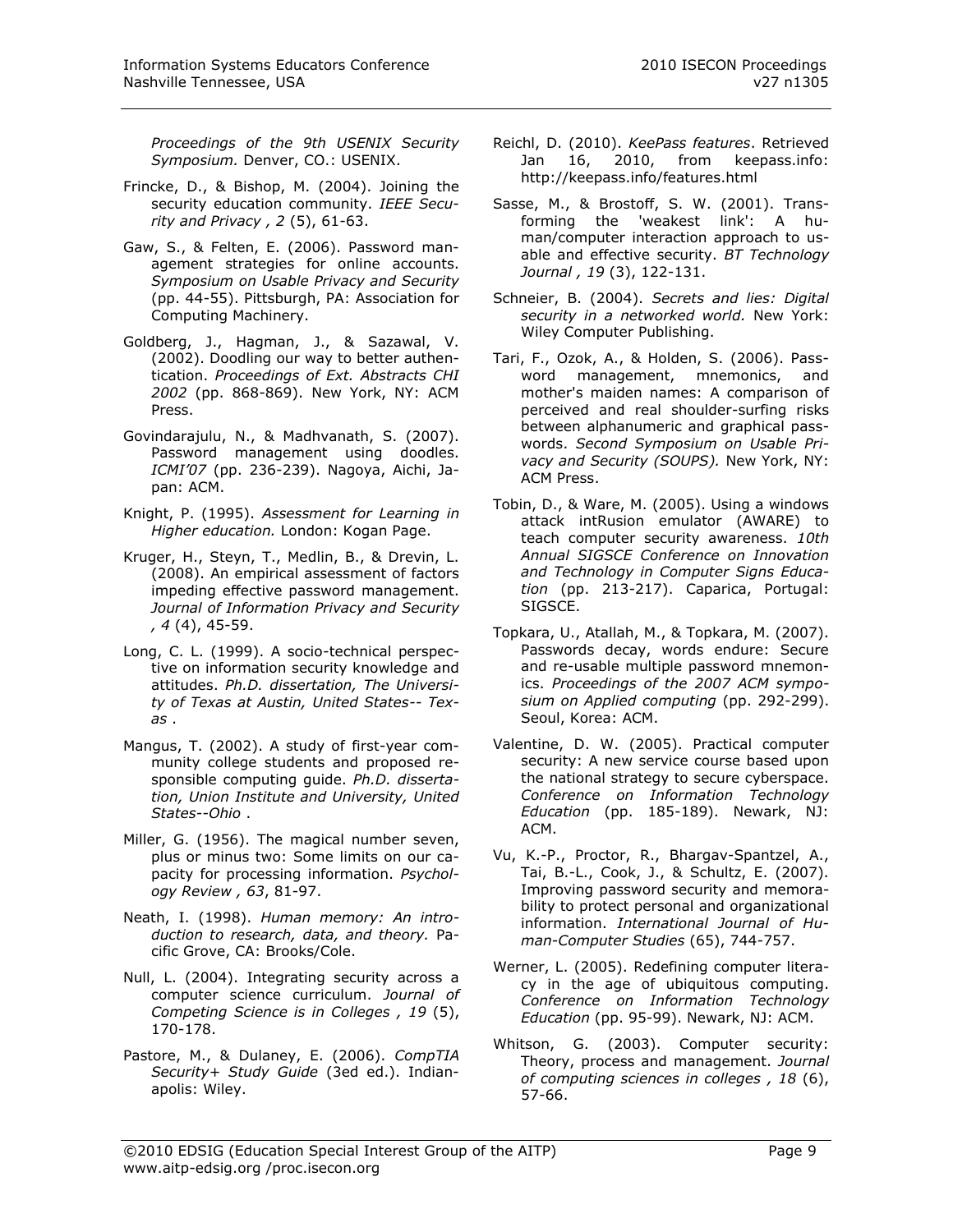- Wiedenbeck, J., Waters, J., Birget, J., Brodskiy, A., & Memon, N. (2005). Authentication using graphical passwords: Effects of tolerance and image choice. *SOUPS '05: Proceedings of the 2005 Symposium on Usable Privacy and Security* (pp. 25-31). New York: ACM Press.
- Yan, J., Blackwell, A., Anderson, R., & GRant, A. (2004). Password memorability and security: Empirical results. *IEEE Security and Privacy , 2* (5), 25-31.
- Yang, T. A. (2001). Computer security an impact on computer science education. *Journal of Computing Sciences in Colleges , 18* (6), 233-246.